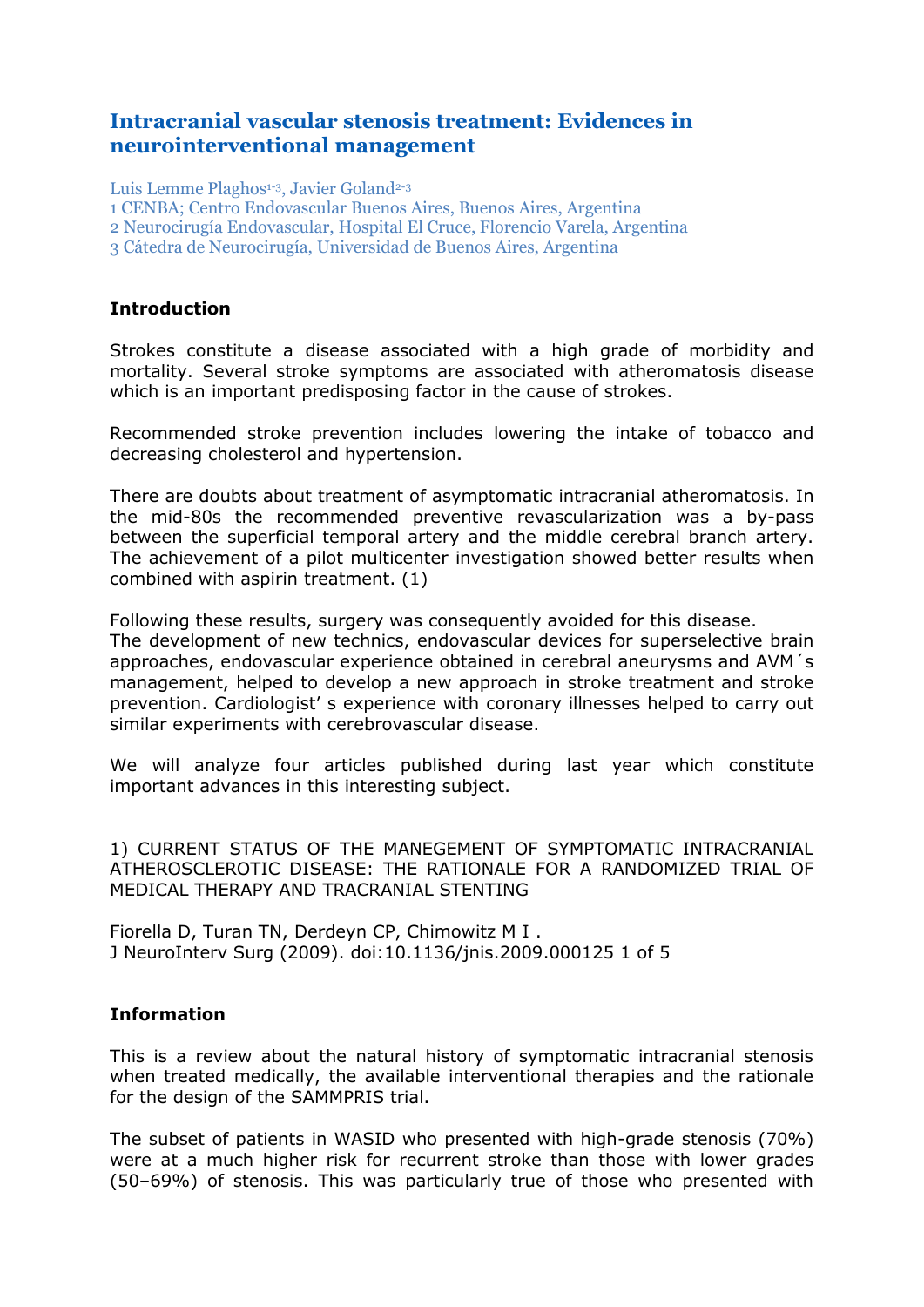stroke. Patients presenting with stroke and high-grade stenosis had a 24.6% rate of ipsilateral stroke within 2 years of enrollment (in comparison to only 11.2% in those patients with lower-grade stenosis). For this reason, patients with highgrade stenosis represent a cohort who may benefit from more invasive treatments. Otherwise recurrent stroke usually occurs early—often within the first few days after the qualifying event.

Over interventional treatment options extracranial to intracranial by-pass for anterior circulation occlusive disease has been the most thoroughly studied. The patient subset with MCA stenosis had a considerably higher risk of stroke after EC–IC bypass (44%) in comparison to medical therapy.

There is no such an important study for Intracerebral balloon angioplasty as prospective, randomized, 1495-patient trial comparing extracranial to intracranial (EC–IC) bypass with medical therapy. The best reports show nearly half of the lesions with residual stenosis of 50% or more after the procedure and there is no PTA balloons approved by the FDA for use.

Angioplasty and stenting with balloon-mounted coronary stents has an incidence of in stent restenosis of about 30% and there are no commercially available balloon-mounted stents with a labeled indication for intracranial (SAMMPRIS) is a phase III, multicenter, randomized trial comparing aggressive medical management alone with aggressive medical management in combination with angioplasty and stenting using the Gateway–Wingspan system in patients with symptomatic, high-grade, intracranial stenosis.

The primary endpoint in the study is any stroke or death within 30 days of enrollment or ischemic stroke in the territory of the symptomatic artery from day 31 to study completion. The study will enroll a total of 764 patients to detect, with 80% power, a 5% relative reduction in the projected rate of the primary endpoint in the stenting group.

## **Analysis**

This article takes informartion from WASID study (2) which was a prospective, randomized trial comparing warfarin and aspirin for preventing recurrent ischemic stroke in patients with symptomatic intracranial atherosclerotic disease with an intracranial stenosis of 50–99% verified on conventional angiography. The study had been stopped due to a higher rate of adverse events in the group treated with coumadin. This study provided a large, high-quality, dataset of patients with symptomatic ICAD who were treated medically. Based in this information the authors describe the rational for the design of a study, named SAMMPRIS, wich is a randomized trial comparing aggressive medical management alone with aggressive medical management in combination with angioplasty and stenting.

They make an extensive and complete description of all the alternatives techniques published for the treatment of this disease. All the authors have NIH funding for the trial and it will be used only one stent system in the study.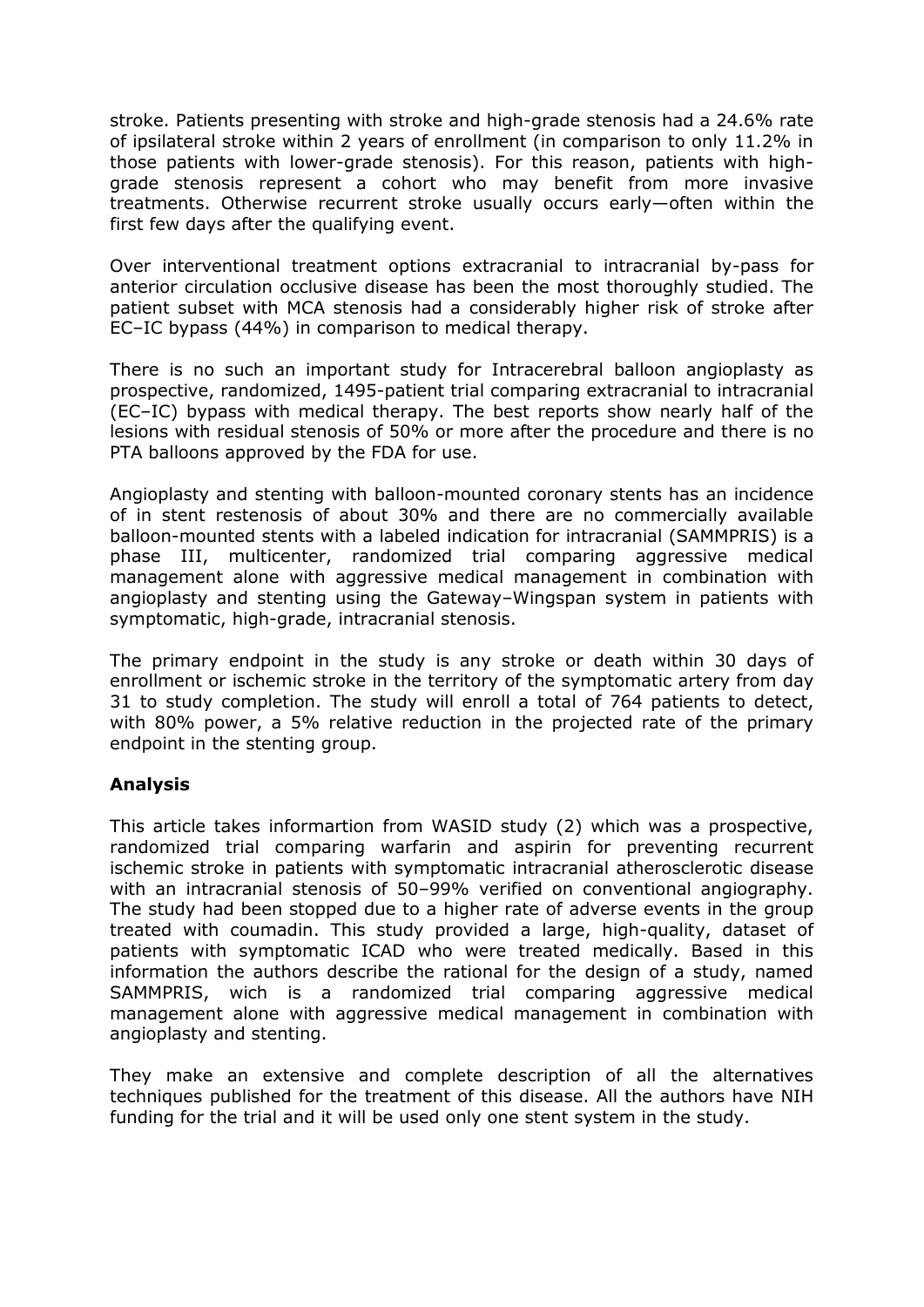2) FIRST FOOD AND DRUG ADMINISTRATION-APPROVED PROSPECTIVE TRIAL OF PRIMARY INTRACRANIAL STENTING FOR ACUTE STROKE SARIS (STENT-ASSISTED RECANALIZATION IN ACUTE ISCHEMIC STROKE)

Levy EI, Siddiqui AH, Crumlish A, Snyder KV, Hauck EF, Fiorella DJ, Hopkins LN, Mocco J Stroke. 2009;40:00-00

### **Information**

Based on numerous case series and many cardiac literature parallels we thought that acute stenting may yield high revascularization levels with low associated morbidity. We therefore conducted a trial approved by the FDA for prospective pilot trial to evaluate the safety of intracranial stenting for acute ischemic stroke in 2 centers (University at Buffalo, Cleveland Clinic) as a first-line intraarterial (IA) acute stroke treatment for 20 prospectively enrolled patients.

The device identified for evaluation was the Wingspan Intracranial SES System (Boston Scientific). The study was conducted between February and October of 2008.

Eligibility criteria included presentation 8 hours after stroke onset, age 18 years or older, NIHSS score more than 8, angiographic demonstration of focal intracerebral artery occlusion 14 mm, and either contraindication to intravenous tissue plasminogen activator or failure to improve 1 hour after intravenous tissue plasminogen activator administration.

Exclusion criteria included known hemorrhagic diathesis or coagulopathy, platelet count 100 000, intracranial hemorrhage, blood glucose level of 51 mg/100 mL, or CT perfusion imaging demonstrating more than one-third at-risk territory with nonsalvageable brain (low cerebral blood volume). Data are presented as mean SD. Twenty patients were enrolled (mean age of 63; 14 women). Mean presenting National Institutes of Health Stroke Scale was 14 +/- 3.8 (median 13). Presenting thrombolysis in myocardial infarction score was 0 (85% of patients) or 1 (15%). Recanalization to thrombolysis in myocardial infarction score of 3 (60% of patients) or 2 (40% of patients; P\_0.0001) was achieved. One (5%) symptomatic and 2 (10%) asymptomatic intracranial hemorrhages occurred. At 1-month follow-up, a modified Rankin scale score of \_3 was achieved in 12 of 20(60%) patients and a modified Rankin scale score of \_1 was achieved in 9 of 20 (45%) patients. Food and Drug Administration-approved prospective study suggests primary intracranial stenting for acute stroke may be a valuable addition to the stroke treatment armamentarium.

### **Analysis**

This is an important step for the increasing of the armamentarium of acute stroke desease. It consist of a short cohort of patients and is the first step of the evolution of a new type of approach to acute stroke. In this paper, the authors analize the availability of stenting as a possible treatment for acute stroke. We need a multicenter and randomized trial allowing the use of stents as a definitive option for acute stroke asociated to intracranial vessel stenosis.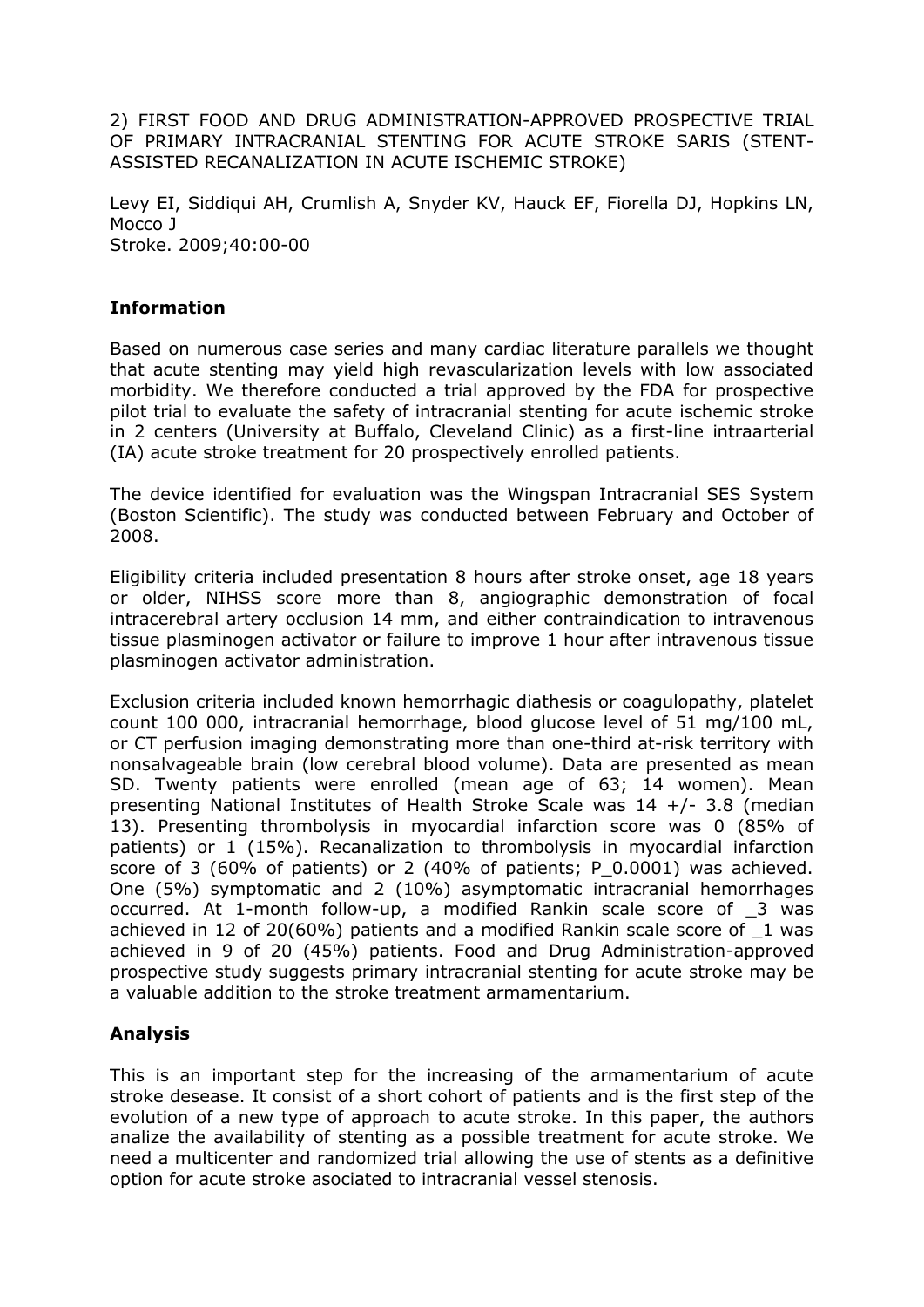3) A SYSTEMATIC REVIEW ON OUTCOME AFTER STENTING FOR INTRACRANIAL ATHEROSCLEROSIS

Groschel K, Schnaudigel S, Pilgram SM, Wasser K, Kastrup A Stroke. 2009;40:e340-e347.

#### **Information**

This is a systematic review to determine the immediate and long-term outcomes, as well as the durability of angioplasty and stenting of intracranial stenosis. This paper includes 31 studies wrote in English; with more than 5 patients with intracranial angioplasty and stent procedures in each one; patients with intracranial artery stenosis greater than 50%, determined on conventional angiography; and with periinterventional complications (stroke or death) reported. In case of multiple publications from the same study population with overlapping recruitment periods they used the most recent publication.

There were 1134 patients and 1177 arteries treated with a lower limit of stenosis of 50 to 80% nearly half of them from anterior circuit. The procedures were made through a self-expanding stent or through a balloon-mounted stent. The mean severity of stenosis before treatment ranged from 67% to 92% (mean \_ SD: 77.7 7.4) and from 0% to 38% (13.9 10.5) after treatment, respectively. Nearly half of them (48.5%) were located in the anterior circuit.

They observed a median technical success rate in 96.9% across all studies. Selfexpandig stent showed more residual stenosis post-procedure than balloonmounted stents.

They found 7.7% periprocedural minor or mayor stroke and death rates with more incidence in posterior circuit (12.1% versus 6.6%). There were no differences in complications between the two types of stents utilized.

There are some differences in reestenosis rates between balloon-mounted stent (13.8%) and self-expandable stent (17.4%).

Otherwise, they described a high rate of restenoses, which appears to be higher after the use of self-expandable than after the use of balloon-mounted stents. The majority of adverse events occurs within the first few weeks after intracranial stent placement.

In the discussion, they compare the results with natural history evolution demostrated in WASID study, showing a high incidence of morbidity associated to one center procedures (up to 50%) and a similar number of strokes events after one year of treatment.

The conclusion of this publication is that there is a high variability of morbidity associated to this procedures depending of the centers and that intracranial stent placement should only be performed in institutions with a high-volume number of procedures and we urgently need a comparative study between stenting and the best medical therapy in a prospective randomized trial.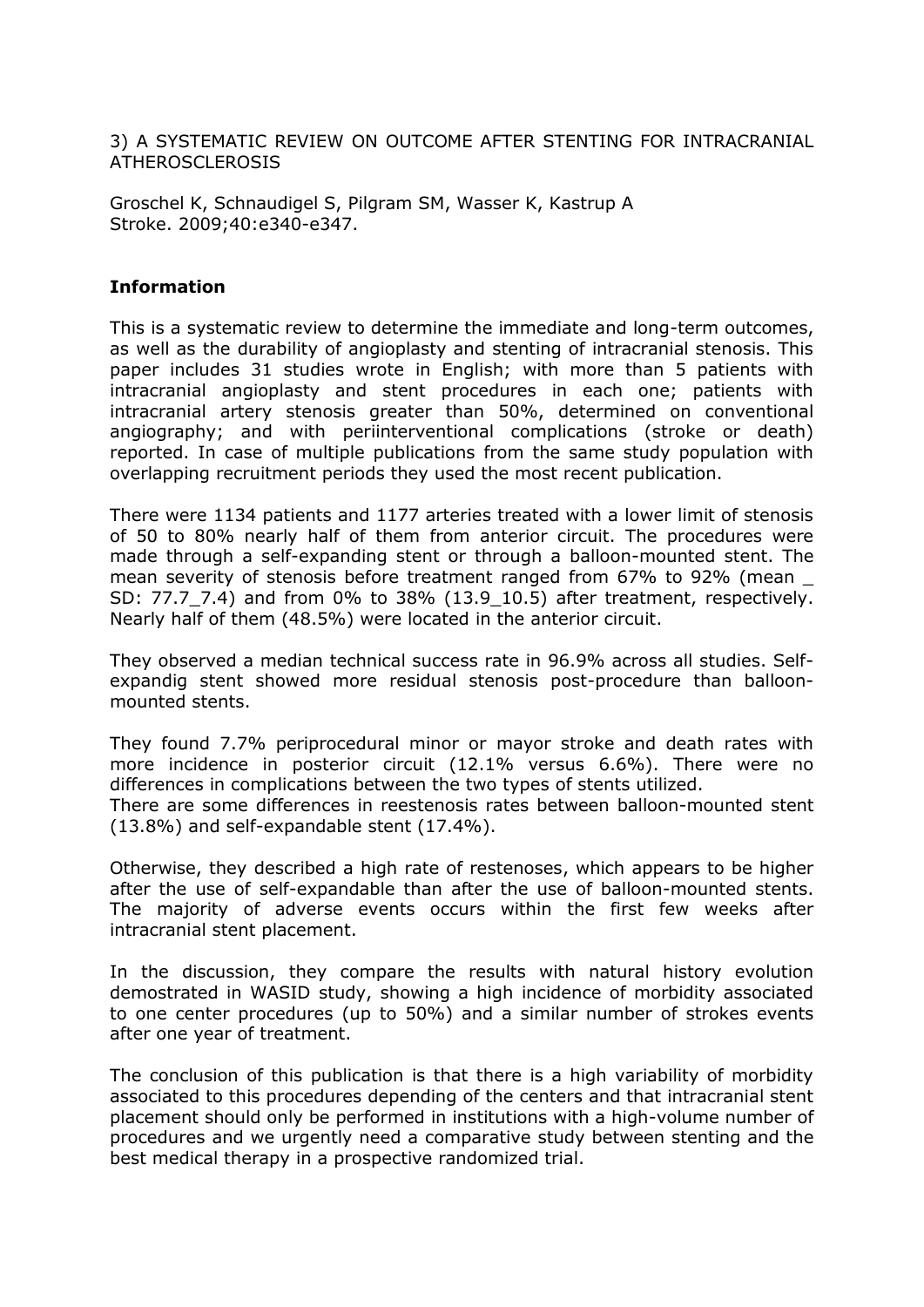## **Analysis**

This is a systematical review of angioplasty and stenting of symptomatic intracranial stenosis to determine inmediate and long term outcomes as well as the durability of the results of the procedures and an analysis of the impact of procedural and patient related variables on outcome.

An important limitation of this study is that the vast majority of data of intracranial stenting sytems come from retrospective case series. Besides, only 14 of the 31 studies of this review have been published, which provide prospective data on long-term outcome after the procedure and up to date, there is no prospective trial which compare stenting versus best medical therapy. The short follow up of the series reviewed denies the possibility to observe the natural history after the treatment.

Since there is no quality selection of the series studied, there some variables, such as comorbidities asociated to the patients and experience of the operators that of course influences in the effectiveness of the treatment, Stenting and angioplasty are different technics and perhaps they are not able to be compared. Different investigators compare an established and tested treatments as antiagregation versus new therapeutics technicals and probably is very to do a meta-analysis comparing this two types of technicals in development.

4) INDICATIONS FOR THE PERFORMANCE OF INTRACRANIAL ENDOVASCULAR NEUROINTERVENTIONAL PROCEDURES A SCIENTIFIC STATEMENT FROM THE AMERICAN HEART ASSOCIATION COUNCIL ON CARDIOVASCULAR RADIOLOGY AND INTERVENTION, STROKE COUNCIL, COUNCIL ON CARDIOVASCULAR SURGERY AND ANESTHESIA, INTERDISCIPLINARY COUNCIL ON QUALITY OF CARE AND OUTCOMES RESEARCH

Meyers PhM, Schumacher HCh, Higashida RT, Barnwell SL, Creager MA, Gupta R, McDougall CG, Pandey DK, Sacks D, Wechsler LR Circulation. 2009; 119: 2235-2249

## **Information**

The present document is a review about the current information and data for the efficacy and safety of all the procedures used for intracranial endovascular interventional treatment for cerebrovascular diseases and aims to provide recommendations for their use based on the best available evidence. The recommendations are classified by the American Heart Association (AHA) classification of recommendations and levels of evidence.

The literature review was made by a computerized search of the National Library of Medicine database of literature (PubMed) from 1966 to July 2007 with 2 goals: (1) To identify published neurological and intracranial endovascular cerebrovascular interventional outcome data that could be used as benchmarks for quality assessment; in addition, the process sought to identify those riskadjustment variables that affect the likelihood of success and complications. (2)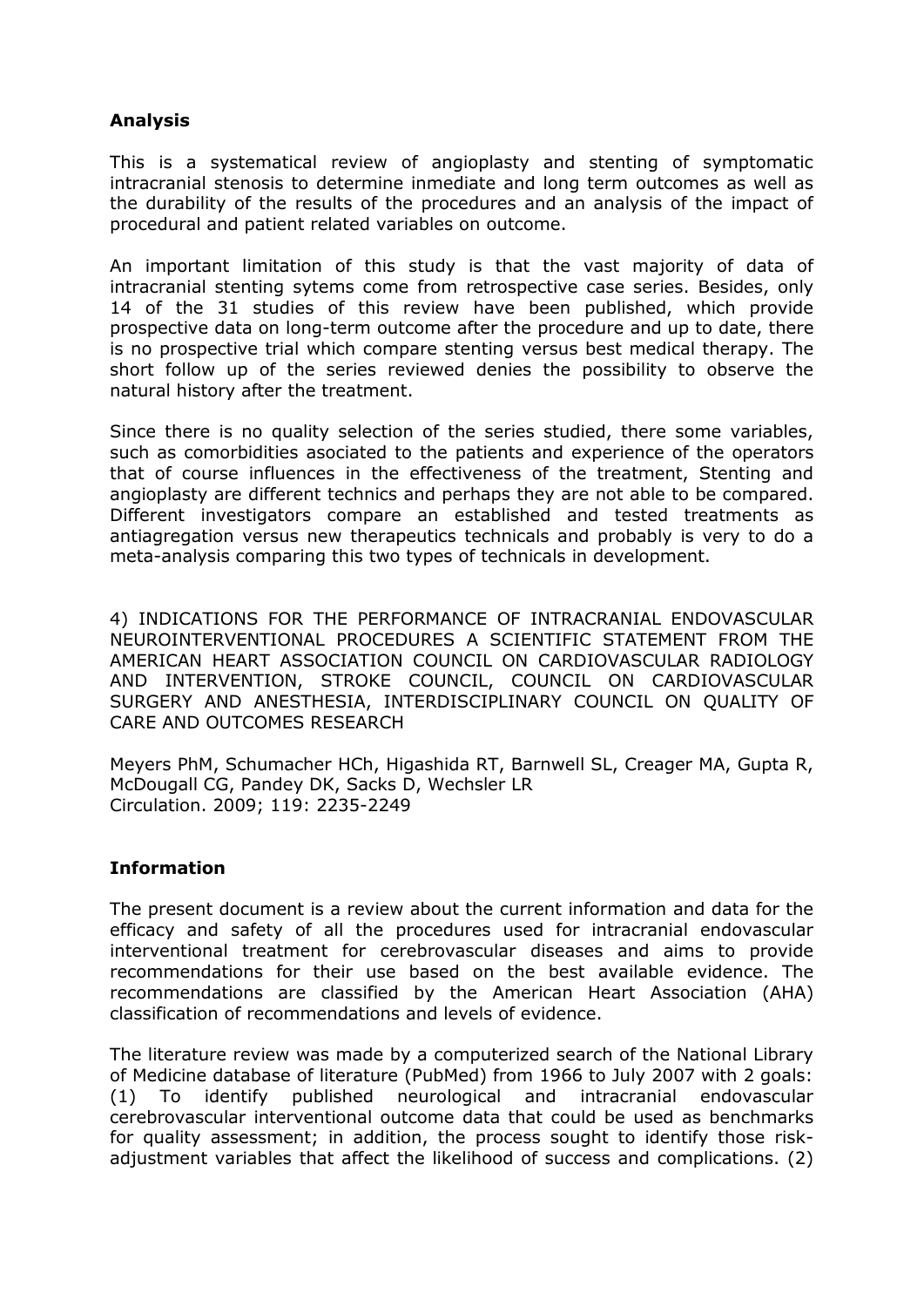To identify data that can be used as the basis for monitoring the appropriateness of performance of endovascular cerebrovascular procedures.

The recommendations for the procedures of interest for us, based on a deep analisys were: 4) Patients with intracranial stenoses should receive advice about lifestyle modification and treatment of atherosclerotic risk factors with statins, angiotensin-converting enzyme inhibitors, and antithrombotics as recommended by the AHA/American Stroke Association guidelines for secondary stroke prevention85 (Class I, Level of Evidence A).

5) Endovascular revascularization by intravascular balloon angioplasty and/or stenting may be considered for patients with symptomatic severe intracranial stenoses (70% luminal narrowing) despite optimal medical therapy (Class IIb, Level of Evidence C).

6) Intra-arterial thrombolysis is indicated for treatment of selected patients with major stroke of 6 hours' duration due to an occlusion of the middle cerebral artery (Class I, Level of Evidence B).

7) Intra-arterial thrombolysis is reasonable for patients who have contraindications to the use of intravenous thrombolysis, such as recent surgery (Class IIa, Level of Evidence C).

8) The availability of intra-arterial thrombolysis should generally not preclude the intravenous administration of rtPA in otherwise eligible patients (Class I, Level of Evidence A).

9) Treatment requires the patient to be at an experienced stroke center with immediate access to cerebral angiography and qualified interventionists. Facilities should define criteria to credential individuals who can perform intra-arterial thrombolysis (Class I, Level of Evidence C).

10) Although the Concentric Merci device can be useful for extraction of intraarterial thrombi in appropriately selected patients, the utility of the device in improving outcomes after stroke remains unclear (Class IIb, Level of Evidence B).

11) The usefulness of other endovascular devices is not yet established, but they may be beneficial. (Class IIb, Level of Evidence C).

## **Analysis**

The authors of this paper are: 1) neurointerventionists with a broad range of practice and academic settings experience; 2) clinical researchers who study the outcome of neurovascular procedures and stroke and 3) directors of neurovascular training programs. All of them were selected by the AHA in order to have a wide representation of a broad range of experience, perspective, and expertise on neurovascular disease and treatment.

This guidelines is a very comprehensive and complete work. Due our interest subject in this review is intracranial vascular stenosis treatment, we will analize from the recommendations fourth to the eleventh.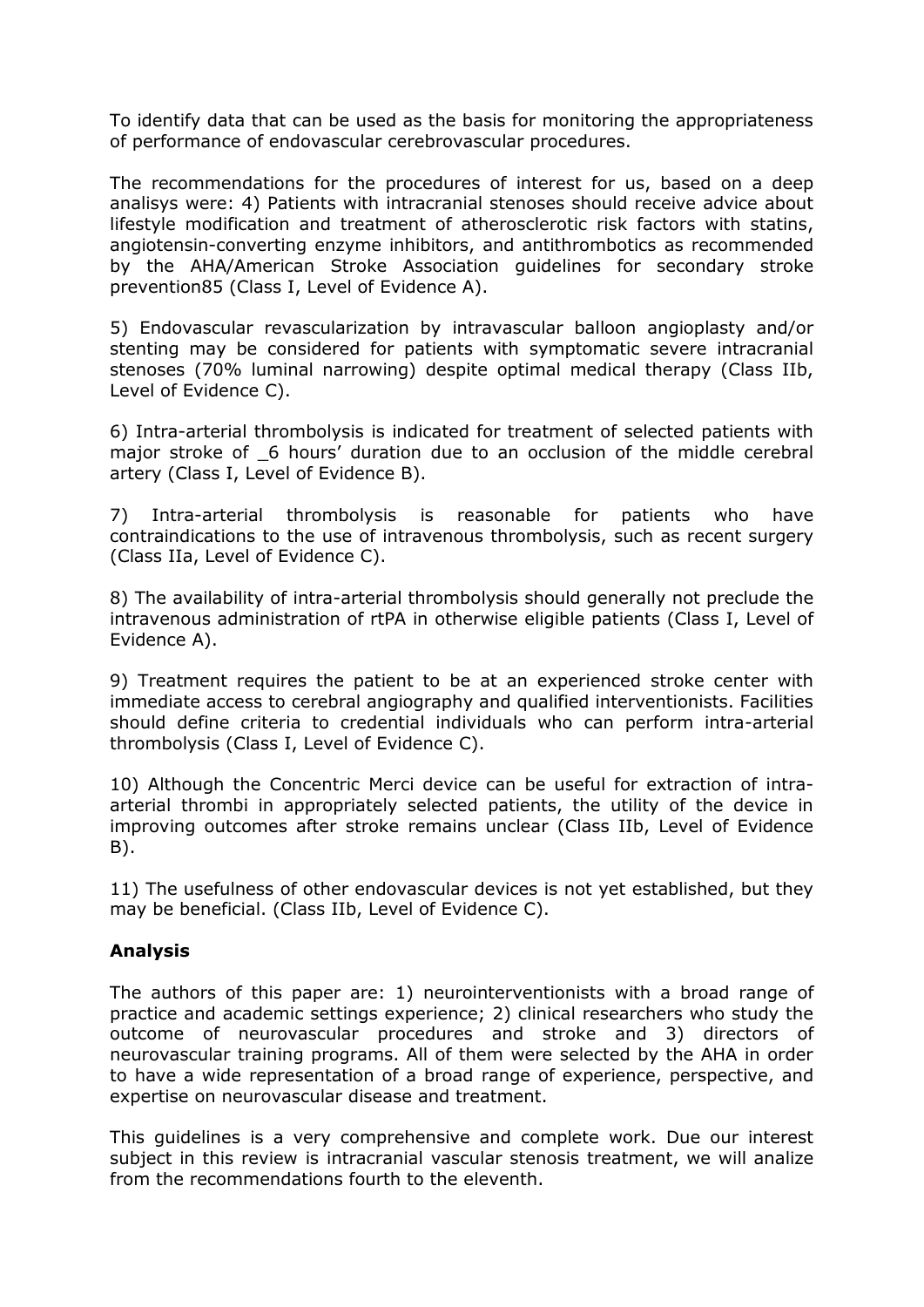Aknowledgment about endovascular treatment of intracranial stenosis with stents is based in two studies: one for Neurolink intracranial stent system (Guidant, Santa Clara, Calif) and the other for Wingspan stent system (Boston Scientific). The first one with an incidence of more than 30% of reestenosis at sixth months, and the second with an incidence of 10% of restenosis at 6 months. Since the information brought by WASID study (1) (about the high risk of stroke in the territory of a significant stenosis of an intracranial vessel), there is evidence for indication of stent treatment to patients with no answer to other treatments.

Based on multiple studies of intraarterial thrombolysis with urokinase with good results but not enough for FDA approval of the product, the AHA/American Stroke Association guidelines for the early management of adults with ischemic stroke concluded that intra-arterial thrombolysis is an option for the treatment of selected patients who have major stroke of less than 6 hours of duration due to oclusion of the middle cerebral artery who are not otherwise candidates for intravenous rtPA.

For mechanical clot extraction there are two important studies; the first one performed with Mercy device and the other with a system denominated Penumbra (Penumbra, Inc, San Leandro, Calif) . Both devices are accepted for its use, but they have been experienced in separated studies without comparison between them nor with another system. There is no information about emergency treatment with stent for intracranial vessel stenosis. There is low evidence about the efficacy of these types of devices.

### **Discussion**

Analysis of these papers gives credence to the following conclusions:

Atheromatous cerebral disease presents a high incidence, morbidity and mortality. Each new process constitutes advancements for a higher level of life quality and greater survive of the population. The first and second works analyzed in this article concentrate on the stent process in acute stroke. This subject is still in development phase, although it represents a future leap ahead in treatment possibilities.

In coronary illness treatment evolution revascularization procedures, by means of angioplasty and stenting, replaced intravenous fibrinolysis. The increase in stent application for the cerebral aneurysms offers an advances in learning curve for the handling of this element, with serious implications to the cerebral stenting for stroke. Greater advances in technological development are needed, since the reestenosis rate after stent placement is still high.

Otherwise, intraarterial rtpA fibrinolysis has a great utility in those patients which arrive late for intravenous treatment. (four hours and a half).

#### **References**

1- EC/IC bypass study group. Failure of extracranial - intracranial arterial bypass to reduce the risk of ischemic stroke. Results of an international randomized trial. N Engl J Med. 1985; 313:1191-1200.